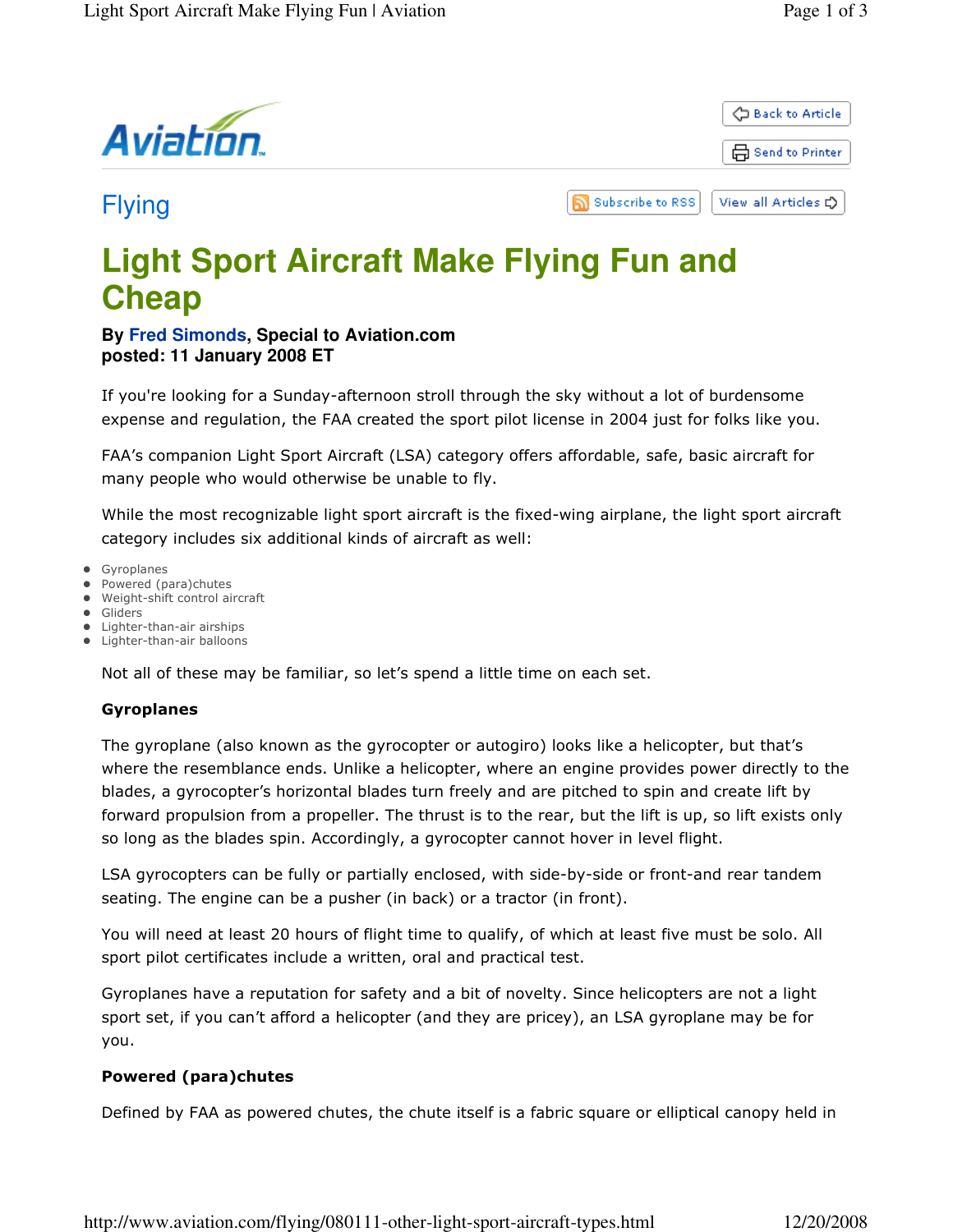shape by air moving over and through it. The pilot is suspended beneath on a set of riser ropes in a rigid cage containing seats, landing gear, motor and pusher propeller.

Since the canopy's angle of attack and airspeed are basically constant, altitude is controlled with engine power. Steering is done just like with a parachute -- by pulling the risers on either side. If you have seen unpowered tethered chutes at the beach, held aloft by wind or a moving power boat, you get the idea.

You must have at least 12 hours of training, at least two of which are solo. Powered chutes are available for both land and sea – no tether needed!

## Weight-shift control aircraft

Weight-shift control aircraft are very similar to powered hang gliders. You steer by shifting your weight in a specially designed sling. It will take at least 12 hours to learn -- at least two hours of which must be solo. LSA versions of these aircraft can have not only tricycle landing gear but also floats for water landing, and even skis. Sounds like real fun!

#### Gliders

Gliders remain one of the safest forms of flying. To be an LSA glider it must weigh 1320 pounds or less and cannot carry more than two occupants. Minimum flight time training requirements include at least eight hours of dual instruction plus at least two hours by yourself.

### Lighter-than-air airships

As opposed to a balloon, an airship is tubular, like a blimp or a dirigible. It's great for going places at a leisurely pace with plenty of time for sightseeing. Powered and fully controllable, you can land and take off at an airport, not an option in a balloon.

What keeps you aloft is the fact that helium weighs less than air. You will need at least 20 hours of flight time, of which at least three are solo, to qualify for a license.

### Lighter-than-air balloons

Balloons are surely the most romantic way to go nowhere in style! Unlike airships, balloons rise and fall according to the temperature of the air in the balloon, or by throwing ballast weight (sandbags, not passengers!) overboard.

Limited directional control can be achieved by "flying" the balloon to an altitude whose winds happen to be going your way.

What goes up must come down, and this will probably mean not on an airport. You'll need a chase car and some people to get the bag in the air, and also to recover the balloon and you wherever you happen to come down!

Being unpowered, you'll need just seven hours of training plus one flight as pilot in command.

The FAA has gone to great lengths to ease the entry of new pilots into the aviation community, while retaining all the safety aspects for which it is known and respected worldwide. The FAA has